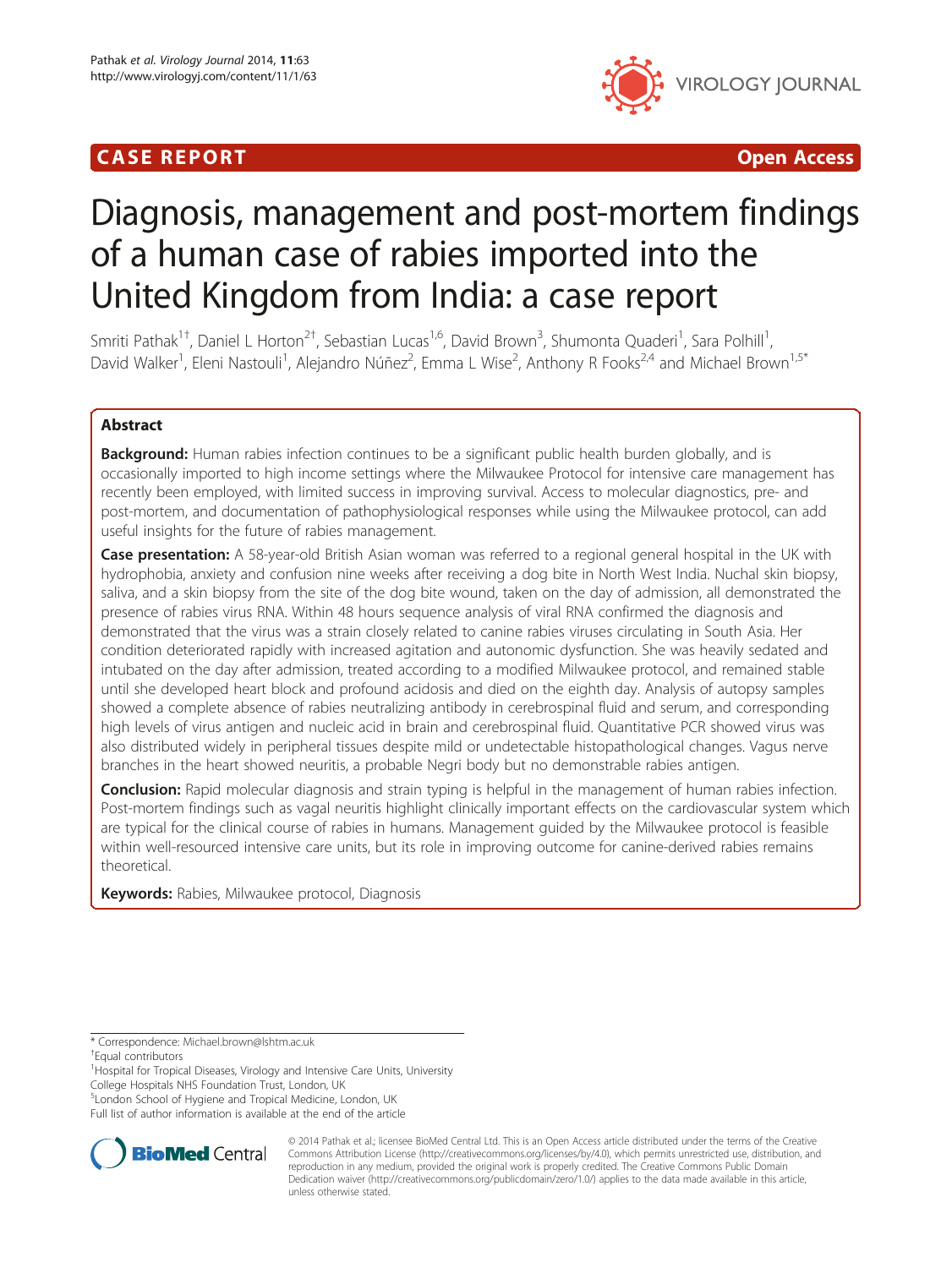## Background

Rabies continues to cause an estimated 24,000 -93,000 human deaths worldwide [\[1](#page-5-0)]. With an over-representation of children among these cases, an estimated 1.74 (95% CI 0.75-2.93) million disability adjusted life years are lost annually [\[1,2](#page-5-0)]. Rabies persists in reservoirs in wildlife and domestic dogs putting humans and animals at risk. Globally, the overwhelming majority of confirmed human cases are caused by rabies virus (RABV), one of twelve lys-saviruses in the genus Lyssavirus, family Rhabdoviridae [[3](#page-5-0)] which is transmitted by contact with saliva from infected animals by bite or scratch.

In areas free from terrestrial rabies, it has become extremely rare, with only four imported cases in the UK in the last ten years [\[4](#page-5-0)-[7\]](#page-5-0).

Once clinical disease develops, rabies is invariably fatal. The Milwaukee Protocol combination of therapies was proposed to aid survival with the exemplar being an unimmunised 15-year old girl with bat rabies in 2004 [[8\]](#page-5-0). The supportive coma-induction, anti-excitatory and antiviral therapies aim to minimise neurological disturbance whilst the immune response confers sterilizing immunity and virus is eliminated. Assessment of the efficacy in subsequent attempts is confounded by variations in stage of presentation, exposure history and treatment regimes [[9-15\]](#page-6-0). Nonetheless, these attempts re-enforce our understanding of rabies pathophysiology, if there are to be further opportunities in building on this initial success in developing an effective treatment protocol. Here, we present a fatal case of human rabies imported into the UK and discuss the rapid diagnosis, virus distribution-associated pathology and our experience with the Milwaukee Protocol.

## Case presentation

A 58-year old woman, of South Asian ethnicity, was referred with painful paraesthesiae in the right forearm, agitation, vomiting, and hydrophobia. During the 4 days prior to admission she attended her general practitioner (GP) and the local emergency department with painful paraesthesiae in her right hand. On the second occasion she was given tramadol; thereafter she began to vomit, refused water, and appeared fearful and agitated. A family member in India suggested that she may have rabies in view of a history of a bite to the right forearm from an ownerless puppy befriended by the patient during a trip to a town near Ludhiana, India, 9 weeks previously. The GP referred the patient to the local emergency department for further management (day 1). The case was discussed with the Health Protection Agency; after an initial blood sample was taken she received vaccine and human rabies immunoglobulin and was transferred to an isolation room in the University College London Hospital intensive care unit.

On arrival she demonstrated pronounced hydrophobia. Although the patient was able to suck on a moist sponge, she gagged and became agitated when water from the sponge dropped onto her bedclothes, or at sight of a cup of water. Initial examination showed dehydration, temperature of 37.9°C, heart rate 120 beats per minute, blood pressure 171/90 mmHg; she was fully conscious. There was no other abnormality on examination. Blood indices showed a mild neutrophilia, urea 7.9 mmol/L, creatinine 79 μmol/L, and normal C-reactive protein. Saliva and skin biopsies from nuchal and bite sites subsequently tested positive for lyssavirus ribonucleic acid (RNA). Over the next few hours the patient developed episodes of extreme agitation despite escalating doses of diazepam (2.5-7.5 mg iv - as frequently as every hour); when one episode became violent she was anaesthetized with standard doses of fentanyl, midazolam, propofol and rocuronium. The majority of elements of the Milwaukee Protocol [\[15\]](#page-6-0) were commenced. This included drug-induced coma (propofol 200 mg/hr, fentanyl 200 mcg/hr and midazolam 20 mg/hr), neurotransmitter substrate replenishment and antiviral therapy (amantadine 200 mg bd). In addition she received nimodipine 60 mg 4 hourly, sapropoetin 200 mg bd, vitamin C 500 mg and coenzyme Q10 100 mg bd. Continuous electroencephalogram (EEG) monitoring was adopted.

On day 3 she became hypotensive and was commenced on noradrenaline (10-30 mcg/min to maintain a Mean Arterial Pressure (MAP) >80 mmHg). Urine output was responsive, however stroke volume and cardiac output measurements by oesophageal Doppler were not responsive, to fluid boluses. Ketamine sedation (45 mcg/kg/min) was introduced. Adrenaline was added to maintain MAP.

By day 4, passive body warming was required for hypothermia. Ventilatory requirements increased. Escalating doses of ketamine (60 mcg/kg/min), fentanyl (300 mcg/hr) and propofol (70 mg/hr) were required to maintain sedation. Antibiotics were commenced following the suctioning of offensive sputum and evolving radiographic infiltrates.

By day 5, progressive bilateral radiographic infiltrates accompanied worsening hypercapnia. Polyuria with an increasing serum Na<sup>+</sup> was observed, and treated with oesophageal Doppler-guided fluid optimisation, nasogastric water and intravenous 5% dextrose. Glucose control was required.

On day 6, paralysis (previously avoided due to risk of masking seizures) was achieved with atracurium (10- 20 mg/hr) and nitric oxide introduced for intractable hypoxaemia. Escalation of adrenaline (to 80 mcg/min) was required for hypotension, cardiac output started to fall and remained unresponsive. Pupils were dilated and demonstrated sluggish reflex to light. Acidosis and multi-organ failure ensued and haemofiltration was commenced.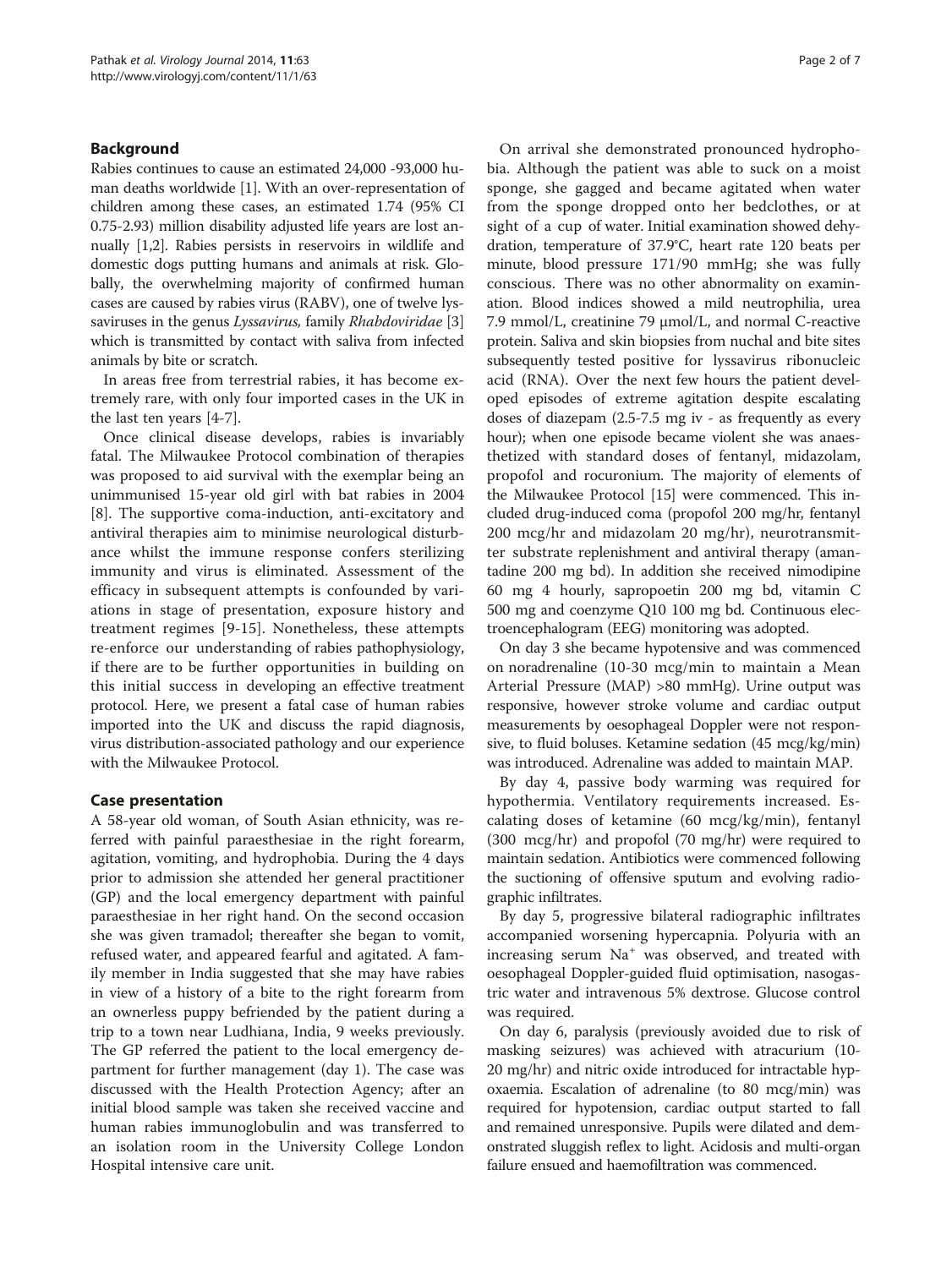On day 8, two episodes of bradycardia required atropine. As noradrenaline increased, hydrocortisone 50 mg qds and fludrocortisone 100 mcg od were started.

On day 9, she developed a junctional rhythm with bradycardic episodes requiring further sedation to ablate the dys-autonomia, atropine boluses, isoprenaline infusion and transvenous pacing.

On day 10, she developed refractory, profound lactic acidosis. Management included 8.4% sodium bicarbonate along with continuous veno-venous haemofiltration. Persistent hypotension was treated with more adrenaline (90 mcg/min) and noradrenaline (160 mcg/min) and addition of argipressin (0.01 u/min). Antimicrobials were escalated and suspected bowel ischaemia was treated supportively as she was unfit for imaging or surgery. The hypotension became refractory and temporary cessation of pacing demonstrated underlying asystole. Supportive treatment was withdrawn.

## Virological findings

## Antemortem samples

A lyssavirus differential TaqMan© reverse transcriptase (RT)-PCR [\[16](#page-6-0)] was used to test for RABV RNA on nucleic acids extracted from tissues. A hemi-nested RT-PCR [\[17\]](#page-6-0) was used to confirm results and generate product for sequence analysis. The sequence derived was compared to a range of regionally appropriate lyssavirus sequences. Virus was isolated using a standard rabies tissue culture infection test (RTCIT) using neuroblastoma cells as described previously [\[18\]](#page-6-0). Viral antigen was detected using the gold standard direct fluorescent antibody test (FAT) with FITC-conjugated antibody (Fujirebio diagnostics) on acetone fixed brain smears, as described previously [\[18\]](#page-6-0).

Differential TaqMan © RT-PCR [[16\]](#page-6-0) demonstrated RABV RNA in all three initial samples (wound biopsy, nuchal skin biopsy and saliva) within six hours of receipt of samples on day 1. Wound biopsy and saliva were strongly positive, with the nuchal biopsy showing lower levels of RNA. A subsequent hemi-nested RT-PCR [[17](#page-6-0)] was negative on nuchal biopsy but positive on wound biopsy and saliva. Subsequent saliva samples taken on day 1 were also positive by rabies TaqMan© and by nested PCR with identical sequences to those derived from initial samples.

Phylogenetic analysis of partial nucleoprotein sequence showed that the virus was a strain in the 'arctic-like' lineage 1 and most closely related to sequences derived from dogs in Pakistan in 1979 and 1989, and in another human case imported from India (RV61) (Figure [1\)](#page-3-0).

Virus isolation, attempted on the first saliva sample, was negative. Serum from day 1, before administration of vaccine and immune globulin, was negative tested by the fluorescent antibody virus neutralization test (FAVN)

[[18\]](#page-6-0) for rabies antibodies, and negative for viral RNA by real-time Taqman PCR (data not shown).

## Autopsy

There was a terminal bronchopneumonia. The heart had mild interstitial T-cell inflammation, and neuritis of vagus nerve branches, including a possible Negri body on Haematoxylin and eosin (H&E) stain (Figure [2\)](#page-3-0), but immunohistochemistry did not confirm this as rabies antigen. The tongue (Figure [3a](#page-4-0)) and parotid gland also had peri- and endoneural inflammation and ganglionitis.

The brain and meninges were grossly normal; there was no cerebral swelling. Histologically, there was mild encephalitis (T-cell infiltration, perivascular cuffing and microgliosis), most prominent in temporal lobes. Neuronal rabies infection with abundant Negri bodies (round/ oval eosinophilic inclusions in the perikaryon) was present in all parts of cerebrum and sub-tentorial brain tissue, most prominently in the temporal lobe and hippocampus (Figure [3](#page-4-0)b). No hypoxic-ischaemic neurone damage was identified; only rare neurones were undergoing necrosis with sattelitosis.

#### Postmortem samples and rabies identification

RABV antigen and nucleic acid were widely distributed in central nervous system (CNS) and non-CNS tissues post mortem (Figure [3\)](#page-4-0). All brain regions were strongly positive for RABV antigen using FAT; live virus was isolated from brain and cerebrospinal fluid in tissue culture at first passage. No neutralizing antibodies were detected in CSF by FAVN. Although viral RNA was detected in tongue, parotid salivary gland and a mouth swab taken post mortem, live virus was not recovered from these samples. Viral RNA was not detected in heart tissue.

Immunohistochemical demonstration of RABV antigen in post-mortem samples from hippocampus, cerebellum, medulla, tongue, parotid gland and myocardium was performed as described previously [\[19](#page-6-0)]. Profuse antigen was observed in the perikaryon and neuropil in all CNS regions, including all cranial nerve roots identified (Figure [3](#page-4-0)c). Abundant antigen was observed in autonomic ganglia, muscle spindles and skeletal muscle fibres in the tongue (Figure [3d](#page-4-0)). Limited amount of immunolabelling was observed in nerve axons in the parotid gland. No labelling was observed in lingual epithelium or parotid acinary cells (data not shown).

## Conclusion

This is the fifth case of rabies in the UK since 2000 and highlights the need for better education of travellers and clinicians on the risks of travel-related acquisition.

Rabies is a vaccine-preventable disease. UK imported rabies cases, acquired through animal contact in rabies endemic countries, have been uniformly fatal and were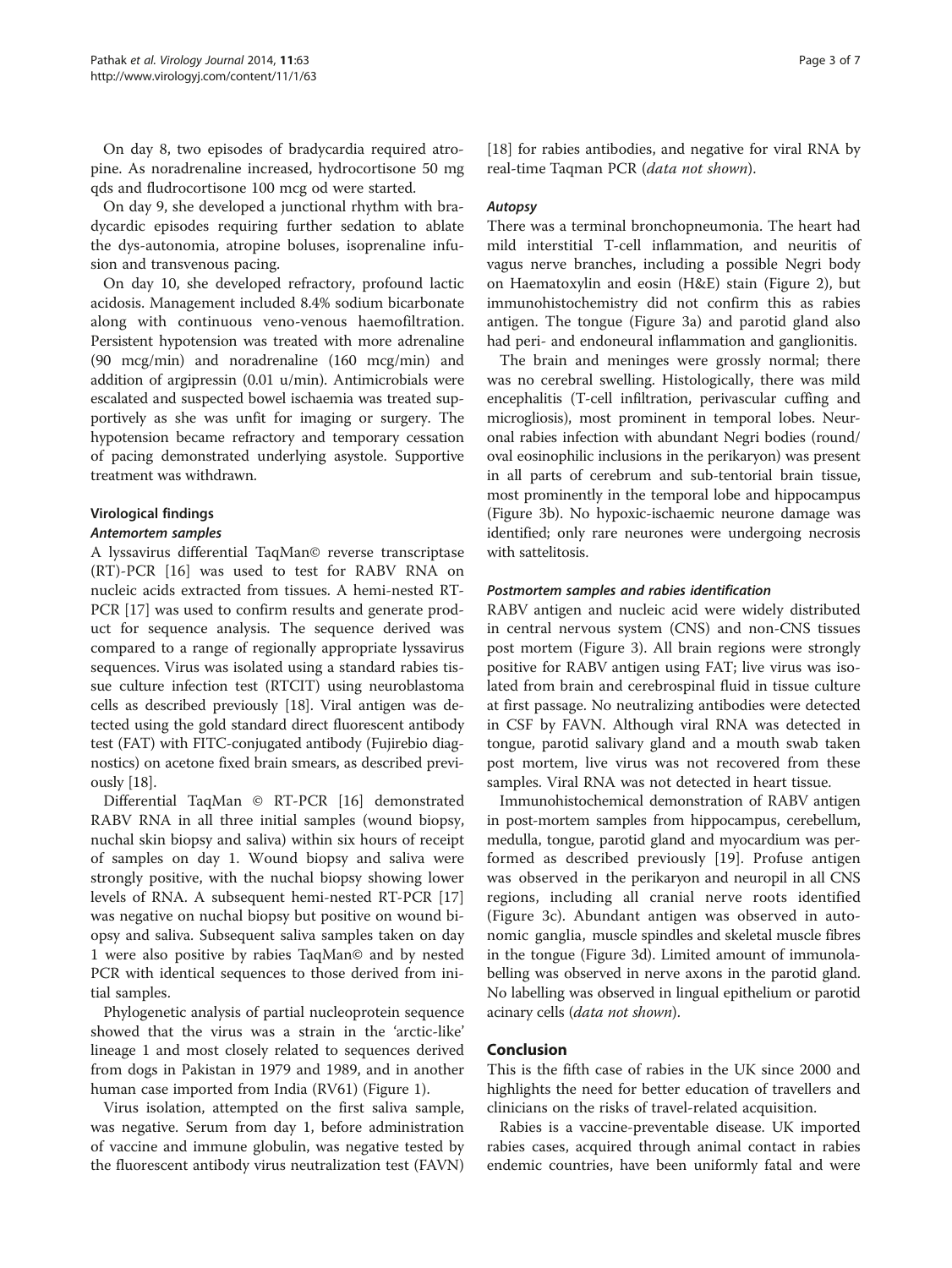<span id="page-3-0"></span>

noted to have not received pre- or post-exposure prophylaxis (PEP) [[20\]](#page-6-0). Financial cost has been cited as a reason for declining pre-exposure immunization [[21](#page-6-0)] and therefore, when appropriate, the advantages need to be clearly communicated to justify the cost to the patient. The basis for poor post-exposure prophylaxis remains unclear: a recent Geosentinel survey of 23,509 travellers found that 320 travellers sustained animalrelated injuries (mainly in Asia involving dogs) yet only 66% received PEP [\[22\]](#page-6-0).



Figure 2 Lymphocytic vagus neuritis in vagus nerve in the heart, with one eosinophilic Negri-like body in the nerve H&E 400×.

This case illustrates the insidious and nonspecific symptoms that may precede rabies and reminds clinicians to consider the diagnosis. Lack of awareness of potential rabies exposure compounded with the nonspecific prodrome that may precede neurological signs mean that delayed clinical suspicion is frequent [\[23\]](#page-6-0).

Phylogenetic analysis demonstrated that the virus isolated from this patient was from a canine lineage of viruses thought to have evolved 500 years ago from strains in Polar regions, and now a dominant strain in parts of Asia [\[24,25](#page-6-0)]. The virus isolated here is very similar to previous imported cases from India ten years previously [[6\]](#page-5-0) and similar to cases in dogs in 1970s-1980s (Figure 1). This implies that current strains are very similar to those circulating in stable endemic independent cycles in the region for the past 30 years. An average of only 57 rabies cases have been reported in animals from the whole of India annually since 2005 [[26\]](#page-6-0), and there is therefore likely to be significant underreporting. This case illustrates the growing divide between countries where rabies is endemic and underreported, and those where rabies is extremely rare.

Until 2005, some form of prophylaxis was documented in the handful of patients who survived clinical rabies [[27-31](#page-6-0)]. However, in 2004, in the absence of vaccination, a 15-year-old girl with rabies, diagnosed on the basis of a history of bat bite and anti-rabies antibodies in the CSF, survived after the use of the Milwaukee Protocol [\[8](#page-5-0)]. The protocol comprised therapeutic bundles based on rebalancing an apparent rabies-induced tetrahyrobiopterin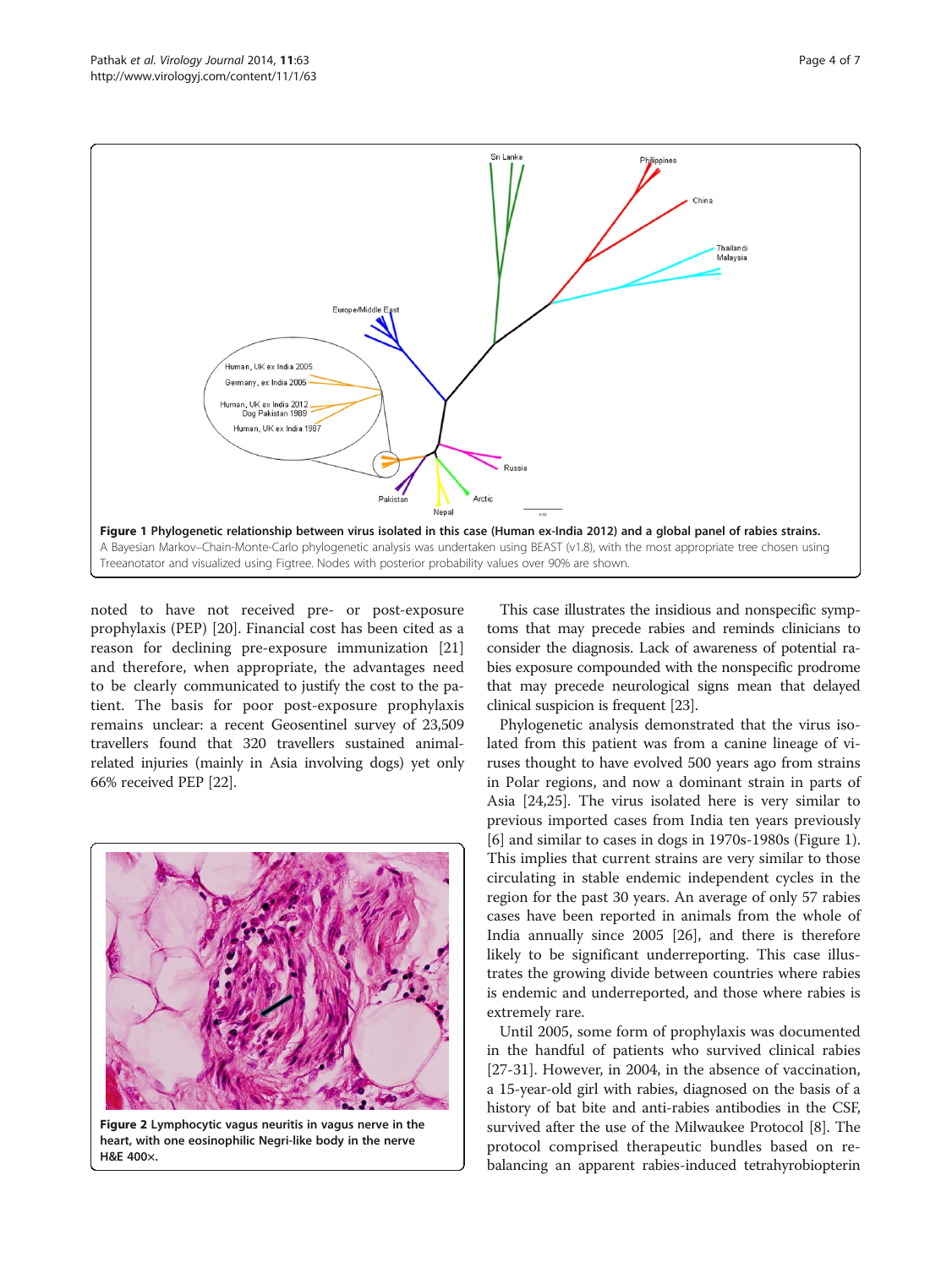<span id="page-4-0"></span>

deficiency that leads to dopamine and serotonin deficiency and poor nitric oxidase activity [\[32](#page-6-0)] whilst the natural immune response clears the virus, as reported in animal models showing immune-mediated viral clearance from the central nervous system and T-cell mediated neuronal apoptosis [\[33-37\]](#page-6-0).

The logistical complexities of adoption of the Milwaukee Protocol are substantial, and this report provides additional data on its lack of efficacy. Despite revisions to reduce adverse reactions to component drugs [\[13,32,38](#page-6-0)], patients treated by the Protocol and submitted on a central database [[39](#page-6-0)] number 43, of which only five (excluding the first survivor) have been registered as survivors. Multiple failed attempts have been described [\[9](#page-6-0),[11-13,40-42](#page-6-0)] including the last UK imported case [[7\]](#page-5-0) but the potential for efficacy has been debated due to case by case protocol deviations. In the absence of animal trial data, the only evidence for the protocol has emerged from individual case review. Specific factors that appear relevant include: therapy with rabies vaccine prior to onset of symptoms, young age, lack of comorbidity, infection with bat rabies variant, early evolution of neutralizing antibodies in serum and CSF, and mild neurological disease [[8](#page-5-0)[,13,43-45\]](#page-6-0). Also relevant is the immune response, as asymptomatic seroconversion and abortive infection have been described [[46](#page-6-0)-[48\]](#page-6-0). In our case, the above positive prognostic factors were absent. Furthermore, our case was treated with vaccine and immune globulin prior to institution of the recommended protocol, which may have resulted in delay in generation of the host immune response. As in other cases, it was recommended initially (prior to disease confirmation) as part of the standardized postexposure protocol. This patient had no serum antibody on presentation, and failed to develop detectable antibody levels in CSF by day 8, which supports previous evidence that lack of CSF antibody is a poor prognostic indicator. It is unknown whether the patient would have developed an effective immune response given sufficient time. We acknowledge that, in future suspected cases, post exposure prophylaxis should await results of diagnostic tests to give the protocol optimum chance.

The actual mode of this patient's death appears to have been profound dysautonomia. Despite anticipating it, we were ultimately unable to control it. Perhaps an earlier and even more aggressive approach to dampen this autonomic dysfunction may have changed the outcome, but elements of the Milwaukee Protocol are at odds with this therapeutic strategy. Other elements were just not feasible on our ICU. Adoption of the Protocol remains contentious. It may be that individualization of care in future cases is possible with the identification of prognostic biomarkers, and recent metabolomic studies on the spinal fluid of 2 survivors versus 7 non-survivors have proposed several biomarkers [[49](#page-6-0)].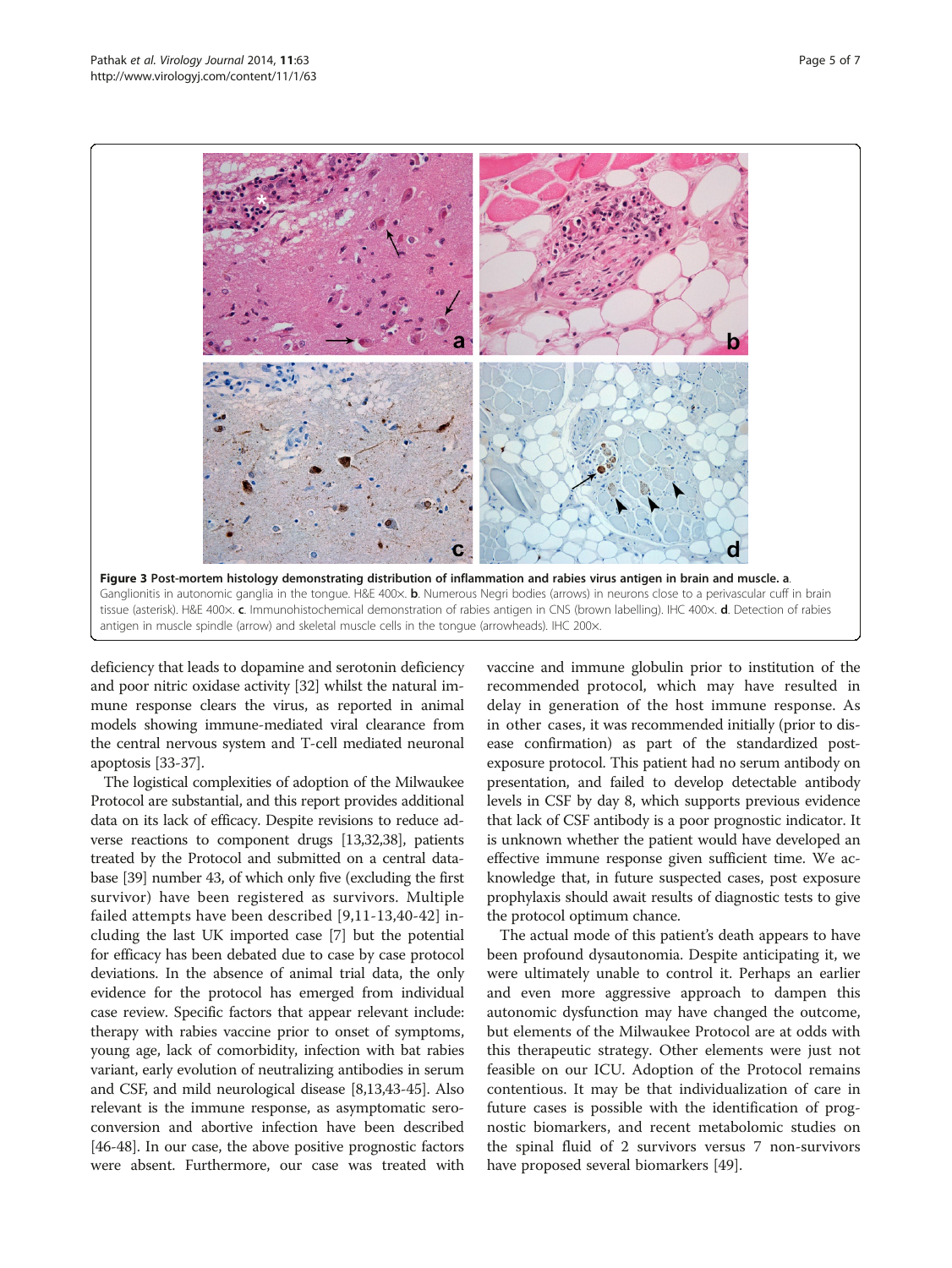<span id="page-5-0"></span>Viral distribution studies in animal models, and through quantitative PCR in this case, demonstrate that virus can be widely distributed. There was no detectable RNA in the heart muscle, albeit from only one sampled region (data not shown), however. virus replication centres (Negri bodies) in the cardiac vagus nerve were detected histologically (Figure [3\)](#page-4-0). Previously described autopsy studies of cardiac tissue have shown the presence of rabies viral antigen deposits in the ganglia of three cases, with concurrent ganglioneuritis and myocarditis seen in two and one of the cases respectively - from which it was inferred that centrifugal neuronal spread of the rabies virus occurred with subsequent spread to the myocardium [[50](#page-6-0)]. Similarly, clinical and autopsy data in this case support the spread of virus but do not conclusively prove presence of virus in the heart. The anterograde axonal spread of virus is not well understood: it is recognised that the virus will spread via the autonomic nervous system to a wide range of organs including the heart [\[51\]](#page-6-0); and that the latter is typical for the clinical course of rabies in humans and leads to myocardial dysfunction and death.

In this case, the autopsy demonstrated the previously documented conundrum that death with brain involvement occurs despite minimal encephalitis and neuronal >loss [[52\]](#page-6-0). However, the marked brainstem involvement recently described in studies of viral antigen distribution and magnetic resonance imaging (MRI) in rabies patients [\[53](#page-6-0)-[55\]](#page-6-0) and implicated as potentially relevant to centrally-mediated dysautonomia was not seen here.

Consensus regarding the Milwaukee Protocol in patients with canine rabies will evolve as more outcomes are published. In the interim, the emphasis of management is based on timely diagnosis to optimise supportive care. The prompt availability of the sequence and phylogenetic analysis of the virus also aided clarification of the source as this was not initially clear. Much can be learnt from the promptness of confirmation of diagnosis in this case, as well as the efficient and daily coordination of information between specialist and referring hospitals, public health authorities and national experts which was crucial in this patient's care and minimization of onward transmission. This highlights the benefit of discussion on a daily basis by relevant experts and fully encompasses the 'One Health' agenda [\[56](#page-6-0)] for rare imported human infectious diseases.

## Consent

Written informed consent was obtained from the patient's next of kin for publication of this Case Report and any accompanying images. A copy of the written consent is available for review by the Editor-in-Chief of this journal.

#### **Abbreviations**

RNA: Ribonucleic acid; CSF: Cerebrospinal fluid; PCR: Polymerase chain reaction; RABV: Rabies virus; GP: General practitioner; EEG: Electroencephalogram; MAP: Mean arterial pressure; RT-PCR: Reverse

transcriptase polymerase chain reaction; RTCIT: Rabies tissue culture infection test; FAT: Fluorescent antibody test; FITC: Flourescein isothyanate; PEP: Post-exposure prophylaxis; H&E: Haematoxylin and eosin; CNS: Central nervous system; FAVN: Fluorescent antibody virus neutralization test.

#### Competing interests

All authors declare that they have no competing interests.

#### Authors' contributions

SmP, DH, MB and ARF drafted the manuscript. DH, AN, EW & ARF carried out the molecular virology studies, participated in the sequence alignment and drafted the virological sections of the manuscript. MB, EN, SQ, SmP, SaP, DH, ARF, DW and DB researched the literature, co-ordinated the management of the case, discussed the scientific issues around management and helped to draft the manuscript. All authors read and approved the final manuscript.

#### Acknowledgements

The UK National Reference Laboratory for rabies at AHVLA is funded by the Department for Environment, Food and Rural Affairs (Defra) under grant SV3500. The authors wish to acknowledge Denise Marston and Dr Richard Ellis (AHVLA) for sequence analysis; Dr Daniel Hicks (AHVLA Pathology Department) for technical support; Dr Emma Crawley-Boevey, Dilys Morgan, Kevin Brown, Hilary Kirkbride and colleagues at Public Health England for their contribution to the public health response; and Dr R Willoughby (Wisconsin, USA) for his helpful advice during management of the case.

#### Author details

<sup>1</sup> Hospital for Tropical Diseases, Virology and Intensive Care Units, University College Hospitals NHS Foundation Trust, London, UK. <sup>2</sup>Animal Health and Veterinary Laboratories Agency (AHVLA), Wildlife Zoonoses and Vector-borne Diseases Research Group, Department of Virology, Weybridge, Surrey KT15 3NB, UK. <sup>3</sup>Public Health England (formally Health Protection Agency) London, UK. <sup>4</sup>Department of Clinical Infection, Microbiology and Immunology, University of Liverpool, Liverpool L3 5TQ, UK. <sup>5</sup>London School of Hygiene and Tropical Medicine, London, UK. <sup>6</sup>Department of Histopathology, St Thomas' Hospital, London, UK.

#### Received: 24 March 2014 Accepted: 24 March 2014 Published: 7 April 2014

#### References

- 1. Knobel DL, Cleaveland S, Coleman PG, Fevre EM, Meltzer MI, Miranda ME, Shaw A, Zinsstag J, Meslin FX: Re-evaluating the burden of rabies in Africa and Asia. Bull World Health Organ 2005, 83:360–368.
- 2. Mallewa M, Fooks AR, Banda D, Chikungwa P, Mankhambo L, Molyneux E, Molyneux ME, Solomon T: Rabies encephalitis in malaria-endemic area, Malawi, Africa. Emerg Infect Dis 2007, 13:136–139.
- 3. Banyard AC, Hayman D, Johnson N, McElhinney L, Fooks AR: Bats and lyssaviruses. Adv Virus Res 2011, 79:239–289.
- 4. Johnson N, Lipscomb DW, Stott R, Rao GG, Mansfield K, Smith J, McElhinney L, Fooks AR: Investigation of a human case of rabies in the United Kingdom. J Clin Virol 2002, 25:351–356.
- 5. Smith J, McElhinney L, Parsons G, Brink N, Doherty T, Agranoff D, Miranda ME, Fooks AR: Case report: rapid ante-mortem diagnosis of a human case of rabies imported into the UK from the Philippines. J Med Virol 2003, 69:150–155.
- 6. Solomon T, Marston D, Mallewa M, Felton T, Shaw S, McElhinney LM, Das K, Mansfield K, Wainwright J, Kwong GN, Fooks AR: Paralytic rabies after a two week holiday in India. BMJ 2005, 331:501–503.
- 7. Hunter M, Johnson N, Hedderwick S, McCaughey C, Lowry K, McConville J, Herron B, McQuaid S, Marston D, Goddard T, Harkess G, Goharriz H, Voller K, Solomon T, Willoughby RE, Fooks AR: Immunovirological correlates in human rabies treated with therapeutic coma. J Med Virol 2010, 82:1255–1265.
- 8. Willoughby RE Jr, Tieves KS, Hoffman GM, Ghanayem NS, Amlie-Lefond CM, Schwabe MJ, Chusid MJ, Rupprecht CE: Survival after treatment of rabies with induction of coma. N Engl J Med 2005, 352:2508–2514.